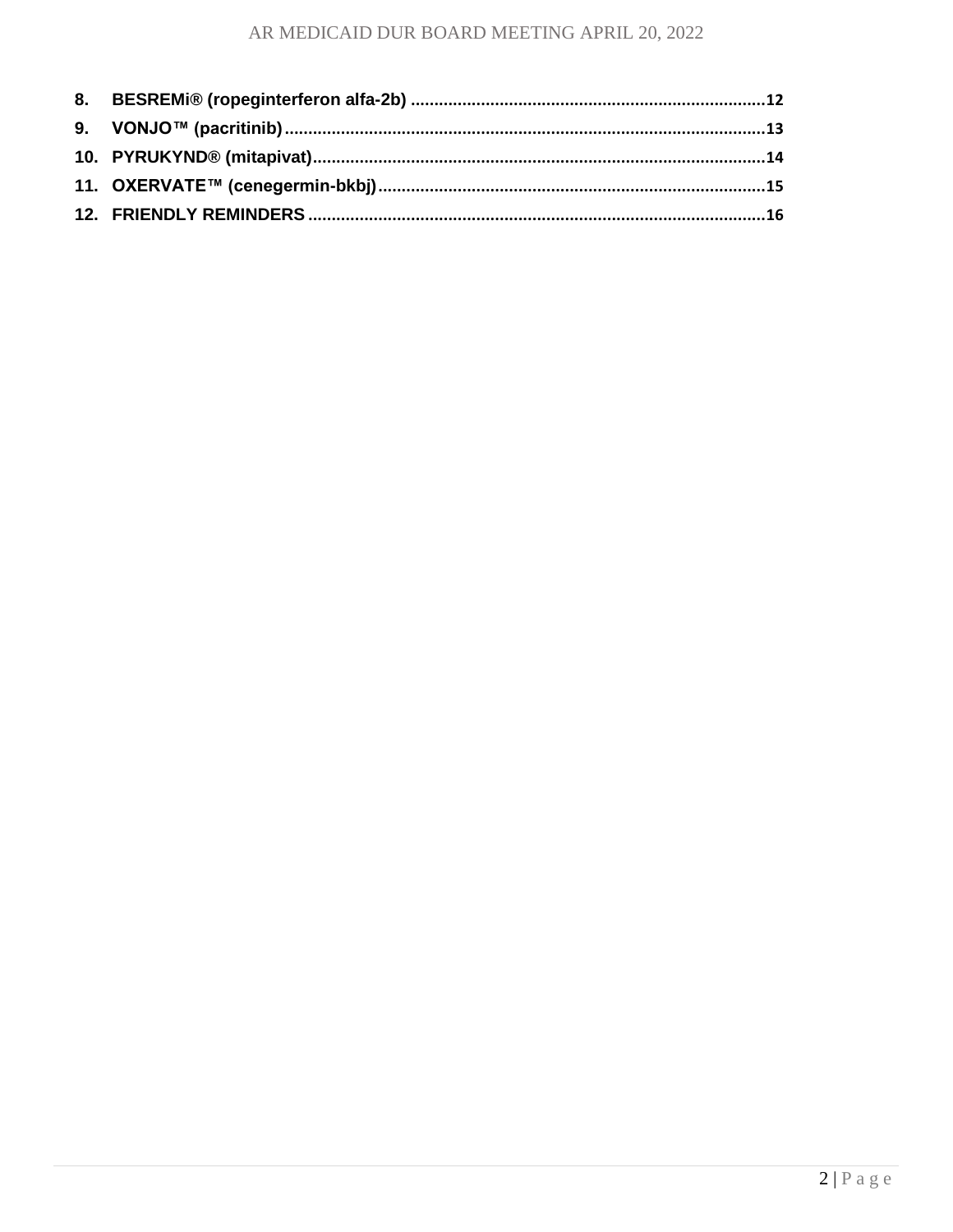# <span id="page-2-0"></span>**I. ANNOUNCEMENTS**

## <span id="page-2-1"></span>**A. POLYPHARMACY EDITS**

Effective April 18, 2022, concomitant fills for any of the following will prompt a severity level 3 drug to drug interaction message at point-of-sale requiring the pharmacy to override the DUR rejection with approved DUR codes.

- Opioid and antipsychotics
- Opioid and gabapentin
- Opioid and muscle relaxers
- Opioid and sedative hypnotics

PA restrictions will remain in place.

The following codes can be used to override the DUE rejection. **Response for Service Code:** Drug-Drug (DD) **Professional Service Code**: M0, P0, or R0 **Result of Service:** 1A, 1B, 1C, 1D, 1E, 1F, 1G, 2A, or 2B

## <span id="page-2-2"></span>**B. COVID-19 VACCINATION UPDATES**

#### **\*Review the Department of Human Services COVID response page for updates to any new billing guidance. Updates for Providers - [Arkansas Department of](https://humanservices.arkansas.gov/covid-19/dhs-response-to-covid-19/updates-for-providers/) Human Services**

## <span id="page-2-3"></span>**C. [MAGELLAN CALL CENTER UPDATE](#page-0-0)**

A new and improved IVR system will be implemented this summer at our Magellan Call Center. This system will allow more features and enable greater customer satisfaction. As always, the Provider NPI, Member Medicaid ID, and the Member DOB are the minimally required information. Other required information may include the Provider Medicaid number and Member address, if further authentication is needed. New features with this system will include voice prompts as well as touch-tone prompts, a call-back option, and other ways to authenticate members such as their zip code.

## <span id="page-2-4"></span>**EFFECTIVE JULY 1, 2022:**

## **II. PREFERRED DRUG LIST (PDL):**

**NOTE:** Any products in **bold print** represent a **change in status** from the previous preferred drug list. Brand names are listed for reference unless specifically denoted as **BRAND NAME ONLY** as preferred.

<span id="page-2-5"></span>**\*\*ODT and solutions are preferred ONLY for patients <7 years of age or patients with an NPO diagnosis in history.**

## **1. [ORAL/TOPICAL ANTIPSYCHOTICS](#page-0-0) (for all ages)**

**\*\*All current criteria remains in place. Criteria can be found in the document at the link below. <https://arkansas.magellanrx.com/client/docs/rxinfo/PACriteria.pdf>**

#### **PREFERRED AGENTS**

### **First Generation Antipsychotic Agents**

- **Chlorpromazine tablets (generic for Thorazine®)**
- Fluphenazine tablets (generic for Prolixin®)
- Haloperidol Lactate Concentrate solution\*\* (generic for Haldol®)
- Haloperidol tablets (generic for Haldol®)
- Loxapine capsules (generic for Loxitane®)
- Perphenazine tablets (generic for Trilafon®)
- Thioridazine tablets (generic for Mellaril®)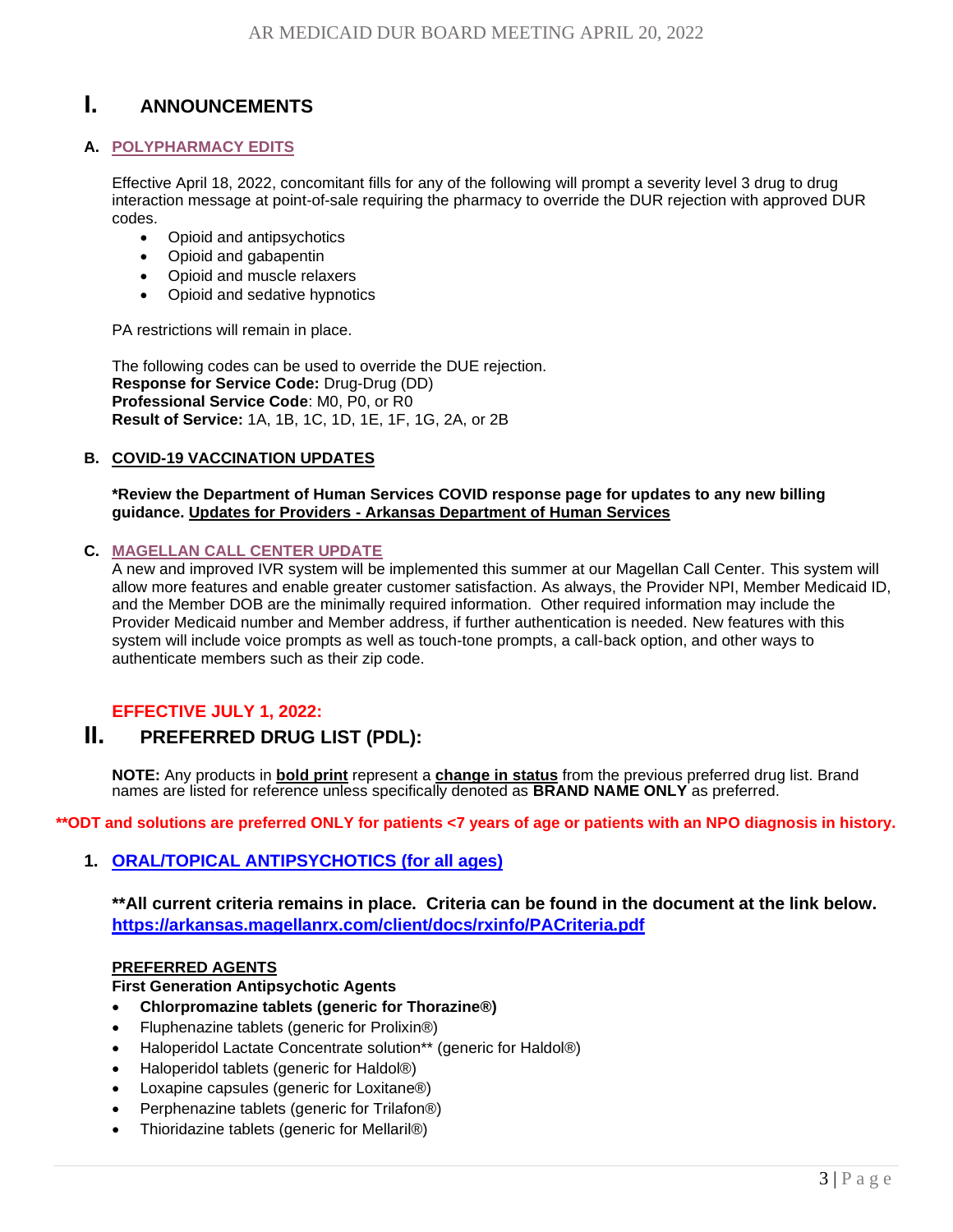## **Second Generation Antipsychotic Agents**

- Aripiprazole tablets (generic for Abilify®)
- Clozapine tablets (generic for Clozaril®)
- Olanzapine ODT\*\* (generic for Zyprexa®)
- Olanzapine tablets (generic for Zyprexa®)
- Paliperidone ER tablets (generic for Invega®)
- Quetiapine tablets (generic for Seroquel®)
- Risperidone ODT\*\* (generic for Risperdal®)
- Risperidone solution\*\* (generic for Risperdal®)
- Risperidone tablets (generic for Risperdal®)
- Ziprasidone capsules (generic for Geodon®)

## **NON-PREFERRED AGENT WITH CRITERIA\*\*\***

## • **Latuda® tablets (lurasidone)**

**\*\*\***Claims for Latuda for recipients ≥18 years of age will process at POS without a PA if the recipient's Medicaid profile indicates paid claims of ≥ 2 preferred agents in the last 24 months.

## **NON-PREFERRED AGENTS**

## **First Generation Antipsychotic Agents**

- Chlorpromazine oral concentrate (generic for Thorazine®)
- Fluphenazine elixir/solution (generic for Prolixin®)
- Molindone tablets (generic for Moban®)
- **Perphenazine/Amitriptyline tablets (generic for Etrafon®)**
- **Pimozide tablets (generic for Orap®)**
- **Thiothixene capsules (generic for Navane®)**
- **Trifluoperazine tablets (generic for Stelazine®)**

## **Second Generation Antipsychotic Agents**

- Abilify Mycite® tablets (aripiprazole)
- Abilify® tablets/discmelt/solution (aripiprazole)
- Aripiprazole ODT/solution (generic for Abilify®)
- Asenapine SL (generic for Saphris®)
- Caplyta® capsules (lumateperone)
- Clozapine ODT tablets (generic for Fazaclo®)
- Clozaril® tablets (clozapine)
- Fanapt® tablets (iloperidone)
- Fanapt® titration pack (iloperidone)
- Geodon® capsules (ziprasidone)
- Invega® tablets (paliperidone)
- **Lybalvi® tablets (olanzapine/samidorphan)**
- **Nuplazid® tablets/capsules (pimavanserin)**
- Olanzapine/fluoxetine capsules (generic for Symbyax®)
- Quetiapine ER tablets (generic for Seroquel® XR)
- Rexulti® tablets (brexpiprazole)
- Risperdal® tablets/solution/ODT (risperidone)
- Saphris® sublingual (asenapine)
- **Secuado® transdermal (asenapine)**
- Seroquel® XR/IR tablets (quetiapine)
- Symbyax® capsules (olanzapine/fluoxetine)
- Versacloz® suspension (clozapine)
- Vraylar® capsules (cariprazine)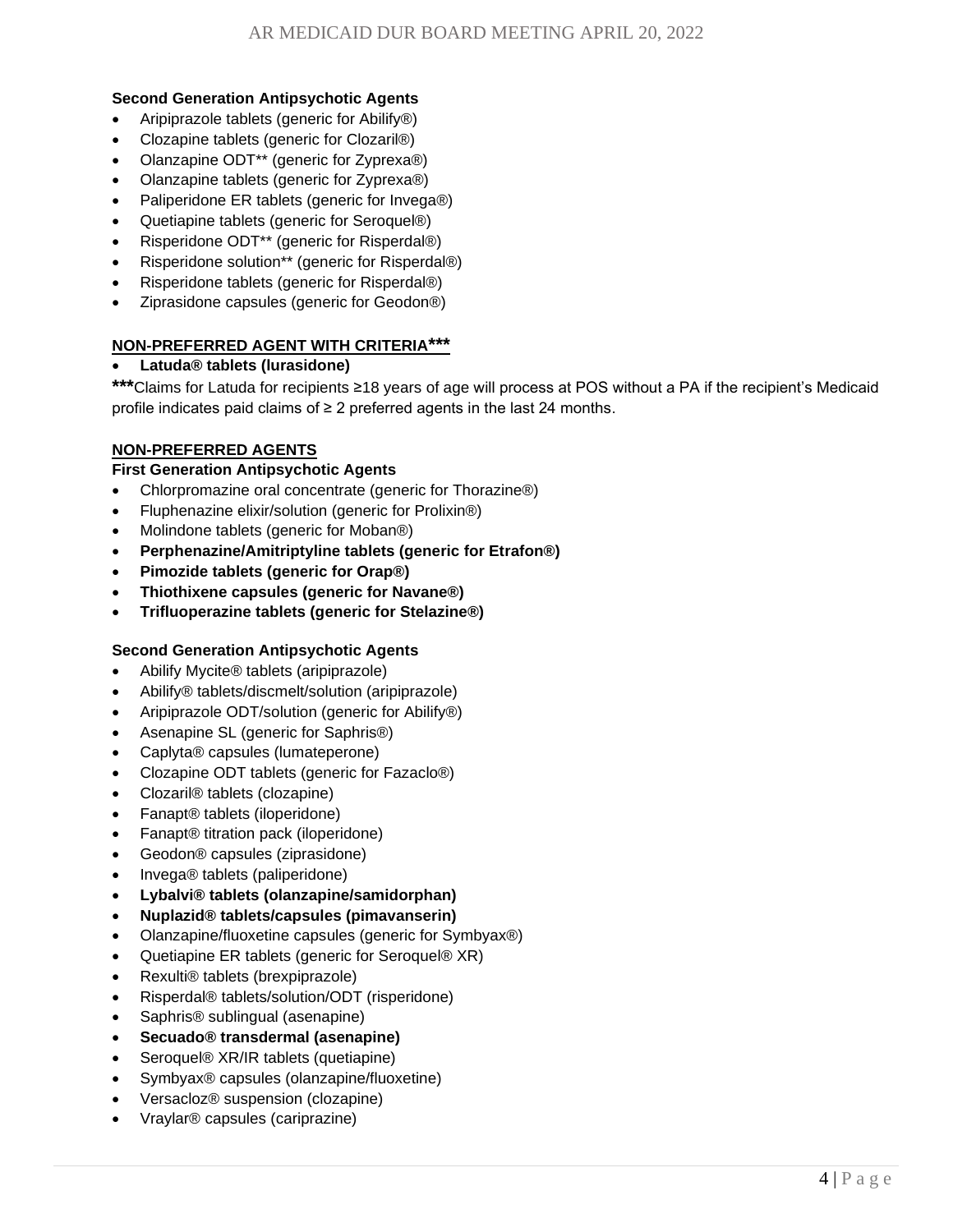- Vraylar® titration pack (cariprazine)
- Zyprexa® tablets/Zydis (olanzapine)

## <span id="page-4-0"></span>**2. [BOWEL PREP AGENTS](#page-0-0)**

## **PREFERRED AGENTS**

- Gavilyte™-C solution
- Gavilyte™-G solution
- Gavilyte™-N solution
- GoLYTELY® solution
- Moviprep® powder pack—**BRAND NAME ONLY**
- PEG-3350 with electrolytes solution (generic for NuLYTELY®)
- PEG-3350 with flavor packs solution

## **NON-PREFERRED AGENTS**

- Clenpiq® solution
- OsmoPrep® tablets
- PEG-3350 with electrolytes powder pack (generic for Moviprep®)
- Plenvu® powder pack
- Suprep® solution
- Sutab<sup>®</sup> tablets

## <span id="page-4-1"></span>**3. [CYSTINE DEPLETING AGENTS/PENICILLAMINE AGENTS](#page-0-0)**

## **PREFERRED AGENTS**

- **Cuprimine® (penicillamine) capsules**—**BRAND NAME ONLY**
- **Depen® (penicillamine) tablets**—**BRAND NAME ONLY**
- Potassium citrate tablets (generic for Urocit-K®)
- **Thiola® tablets (tiopronin)**—**BRAND NAME ONLY**
- **Thiola® EC tablets (tiopronin)**

## **NON-PREFERRED AGENTS**

- Penicillamine capsules (generic for Cuprimine®)
- Penicillamine tablets (generic for Depen®)
- Tiopronin tablets (generic for Thiola®)
- Urocit-K® ER tablets (potassium citrate)

## <span id="page-4-2"></span>**4. [PROTON PUMP INHIBITORS](#page-0-0)**

## **PREFERRED AGENTS**

- Omeprazole capsules (generic for Prilosec®)
- Pantoprazole tablets (generic for Protonix®)

## **NON-PREFERRED AGENTS WITH CRITERIA**

- Nexium® packets for suspension (esomeprazole)\*\* —**BRAND NAME ONLY**
- **Protonix® suspension (pantoprazole)\*\*** —**BRAND NAME ONLY**

## **Approval criteria for non-preferred agents with criteria**

- Nexium<sup>®</sup> suspension (packets)
	- o Recipient ≤ 4 years of age
- Protonix® suspension
	- o Recipient < 7 years of age **OR**
	- o History of NPO within the past 365 days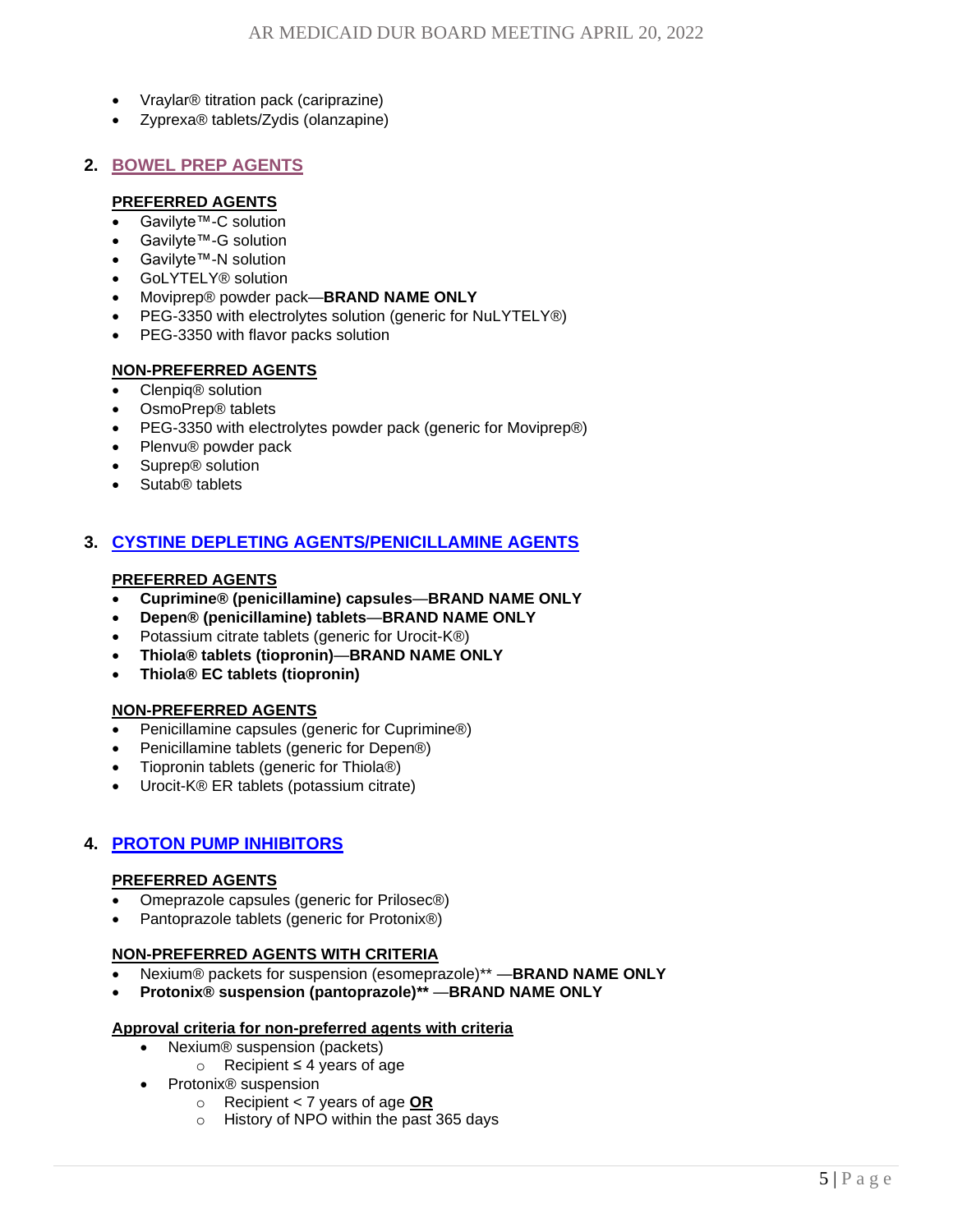## **NON-PREFERRED AGENTS**

- Aciphex® tablets (rabeprazole)
- Dexilant® capsules (dexlansoprazole)
- Dexlansoprazole capsules (generic for Dexilant®)
- Esomeprazole 24 hour (generic for Nexium® 24 hour)
- Esomeprazole capsule (generic for Nexium®)
- Esomeprazole suspension (generic for Nexium®)
- Lansoprazole capsules (generic for Prevacid®)
- Lansoprazole solutab (generic for Prevacid®)
- Nexium® capsules (esomeprazole)
- Omeprazole OTC (generic for Prilosec® OTC)
- Omeprazole/sodium bicarbonate capsules/packets (generic for Zegerid®)
- Pantoprazole suspension (generic for Protonix®)
- Prevacid® capsules (lansoprazole)
- Prevacid® solutab (lansoprazole)
- Prilosec® suspension (omeprazole)
- Protonix® tablets (pantoprazole)
- Rabeprazole tablets (generic for Aciphex®)
- <span id="page-5-0"></span>• Zegerid® capsules/packets (omeprazole/sodium bicarbonate)

## **III. PRIOR AUTHORIZATION DRUG CRITERIA (NEW OR REVISED):**

## **EFFECTIVE JUNE 27, 2022**

## <span id="page-5-1"></span>**1. [ANTIEMETICS DURING PREGNANCY](#page-0-0)**

## **INDICATIONS for medications used for nausea and vomiting with and without pregnancy:**

**DICLEGIS** is a fixed dose combination drug product of doxylamine succinate, an antihistamine, and pyridoxine hydrochloride, a Vitamin B6 analog, indicated for the treatment of nausea and vomiting of pregnancy in women who do not respond to conservative management.

**BONJESTA** is indicated for the treatment of nausea and vomiting of pregnancy in women who do not respond to conservative management. BONJESTA has not been studied in women with hyperemesis gravidarum.

**ZOFRAN** is a 5-HT receptor antagonist indicated for the prevention of:

- nausea and vomiting associated with highly emetogenic cancer chemotherapy, including cisplatin greater than or equal to 50 mg/m.
- nausea and vomiting associated with initial and repeat courses of moderately emetogenic cancer chemotherapy.
- nausea and vomiting associated with radiotherapy in patients receiving either total body irradiation, single high-dose fraction to the abdomen, or daily fractions to the abdomen.
- postoperative nausea and/or vomiting.

**EMEND** is a NK1 receptor antagonist indicated for:

- Prevention of chemotherapy induced nausea and vomiting
- Prevention of postoperative nausea and vomiting
- Chronic continuous use is not recommended

**AKYNZEO** is a combination drug in the 5HT and NK1 receptor antagonist class indicated in combination with dexamethasone in adults for the prevention of acute and delayed nausea and vomiting associated with initial and repeat courses of cancer chemotherapy, including, but not limited to, highly emetogenic chemotherapy.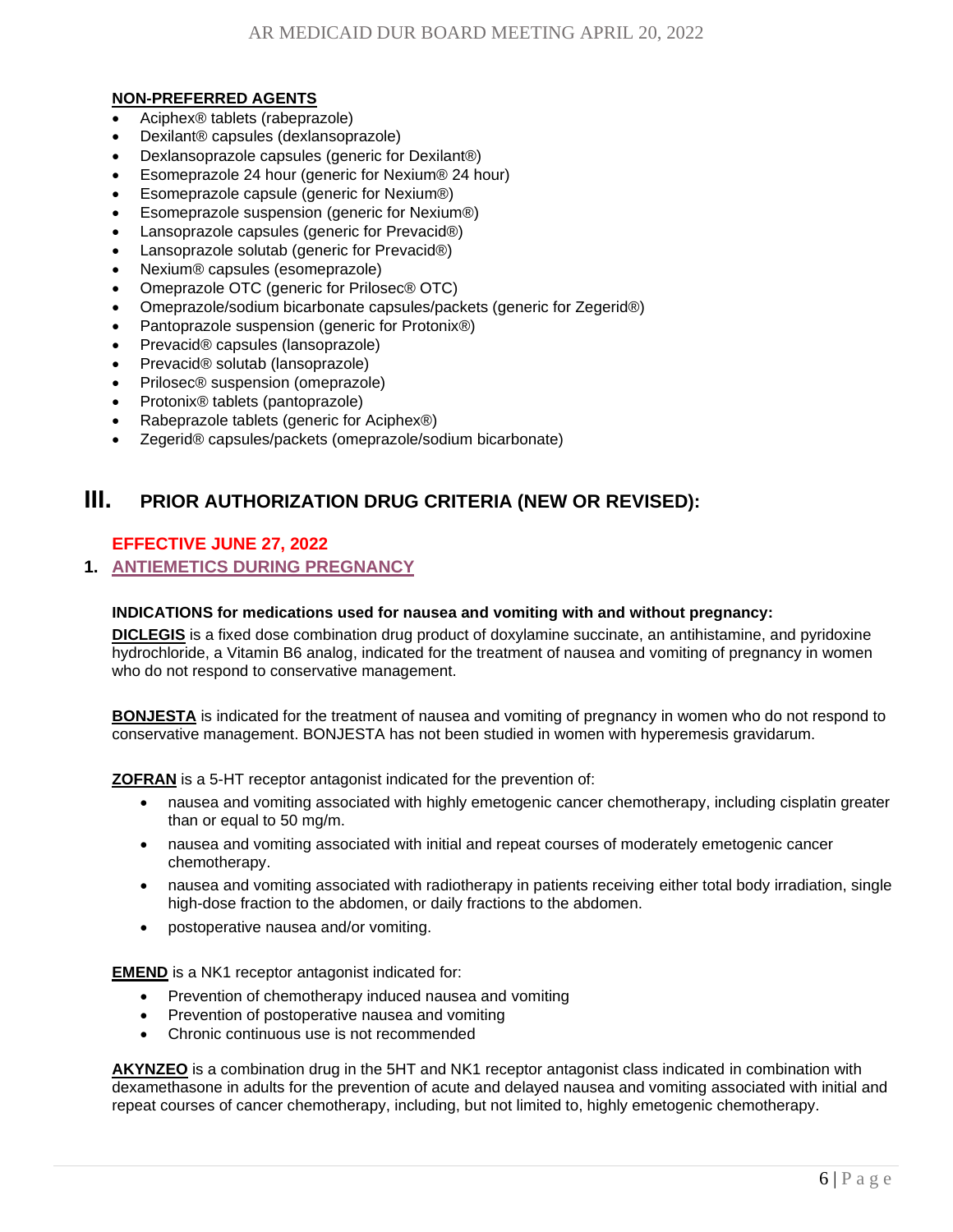## **PHENERGAN** is indicated for:

- Perennial and seasonal allergic rhinitis.
- Vasomotor rhinitis.
- Allergic conjunctivitis due to inhalant allergens and foods.
- Mild, uncomplicated allergic skin manifestations of urticaria and angioedema.
- Amelioration of allergic reactions to blood or plasma.
- Dermographism.
- Anaphylactic reactions, as adjunctive therapy to epinephrine and other standard measures, after the acute manifestations have been controlled.
- Preoperative, postoperative or obstetric sedation.
- Prevention and control of nausea and vomiting associated with certain types of anesthesia and surgery.
- Therapy adjunctive to meperidine or other analgesics for control of postoperative pain.
- Sedation in both children and adults, as well as relief of apprehension and production of light sleep from which the patient can be easily aroused.
- Active and prophylactic treatment of motion sickness.
- Antiemetic therapy in postoperative patients.

## **APPROVAL CRITERIA:**

#### **Point-of-sale criteria for Diclegis®:**

- Recipient has a billed diagnosis of pregnancy or a lab value confirming pregnancy within the last 9 months without documentation of delivery or pregnancy termination.
- Recipient not meeting point-of-sale criteria will require a PA request with documentation of current pregnancy.

#### **Bonjesta® criteria:**

- Manual review on a case-by-case basis
- Confirmation of pregnancy
- Medical necessity over Diclegis®

#### **Promethazine, 5HT-3 antagonists, and NK-1 antagonists:**

- No change—promethazine does not require a PA, 5HT-3 antagonists and NK-1 antagonists will remain on the preferred drug list with ondansetron as preferred option
- Quantity limits still apply

#### **QUANTITY EDITS:**

Diclegis®--#124/31 days Bonjesta®--#62/31 days Ondansetron--#15/ claim

## **EFFECTIVE APRIL 20, 2022**

<span id="page-6-0"></span>**2. [LIVMARLI™ \(maralixibat\)](#page-0-0)**

## **INDICATION:**

LIVMARLI is indicated for the treatment of cholestatic pruritus in patients with Alagille syndrome (ALGS) 1 year of age and older.

- Recipient must be ≥1 year of age; **AND**
- Recipient must have a confirmed diagnosis of Alagille syndrome with a baseline presence of cholestatic pruritis **OR** a diagnosis consistent with FDA indication; **AND**
- Recipient has elevated serum bile acid concentration; **AND**
- Recipient has documented failure of ursodeoxycholic acid (Ursodiol) **AND** a bile acid sequestrant unless there is a documented contraindication; **AND**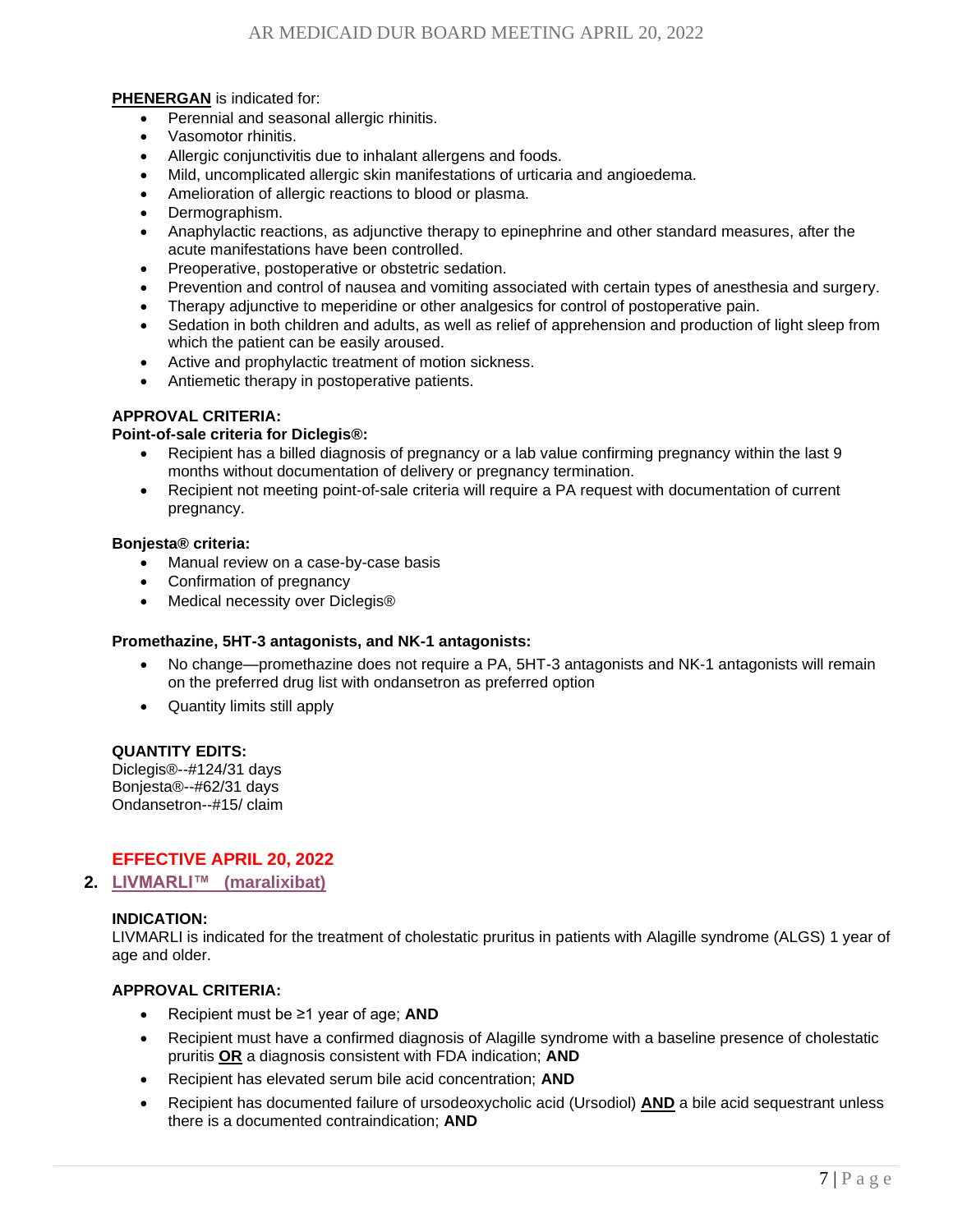- Recipient should continue ursodeoxycholic acid concomitantly; **AND**
- Prescriber must submit the following:
	- o Current chart notes; **AND**
	- o Current labs including serum bile acid level, LFTs, and fat-soluble vitamins (A,D,E, and INR); **AND**
	- o Current weight for dose determination; **AND**
- Initial approval for 3 months

- Recipient does not meet approval criteria **OR** have a diagnosis supported on the official Compendia; **OR**
- Recipient has documented hepatic decompensation; **OR**
- Prescriber orders a daily dose >28.5 mg; **OR**
- Recipient is not concurrently ordered ursodeoxycholic acid; **OR**
- Recipient should discontinue LIVMARLI if continued pruritis or has no decrease in serum bile acid after trial with maximum dose of 380 mcg/kg per day.

## **CONTINUATION CRITERIA:**

- Recipient must have a documented decrease in pruritis and/or a decrease in serum bile acid after dose titration; **AND**
- Prescriber must submit the following:
	- o Current chart notes; **AND**
	- o Current labs including bile acids, serum levels of fat-soluble vitamins, and LFTs; **AND**
	- o Dose required

## **QUANTITY EDITS:**

3 bottles (90 mL)/ 30 days

## **EFFECTIVE APRIL 20, 2022**

<span id="page-7-0"></span>**3. [LIVTENCITY™ \(maribavir\)](#page-0-0)**

#### **INDICATION:**

LIVTENCITY is indicated for the treatment of adults and pediatric patients (12 years of age and older and weighing at least 35 kg) with post-transplant cytomegalovirus (CMV) infection/disease that is refractory to treatment (with or without genotypic resistance) with ganciclovir, valganciclovir, cidofovir or foscarnet.

- Recipient must be ≥ 12 years of age and weigh at least 35 kg; **AND**
- Recipient must have received either a hematopoietic stem cell transplant (HSCT) or solid organ transplant (SOT) with diagnosed CMV that is refractory to treatment with ganciclovir, valganciclovir, cidofovir, or foscarnet **OR** a diagnosis consistent with the FDA approved indication; **AND**
- Recipient must not exceed the following dosages:
	- $\circ$  800 mg per day
	- o If co-administered with carbamazepine: 1600 mg per day
	- o If co-administered with phenytoin or phenobarbital: 2400 mg per day
- Prescriber must submit the following:
	- o Current chart notes; **AND**
	- o Labs confirming active CMV infection with CMV DNA level and CBC; **AND**
	- o Negative pregnancy test if of reproductive potential; **AND**
	- o Documentation of previous therapies; **AND**
	- o Current weight; **AND**
- Initial PA request approved for maximum of 2 months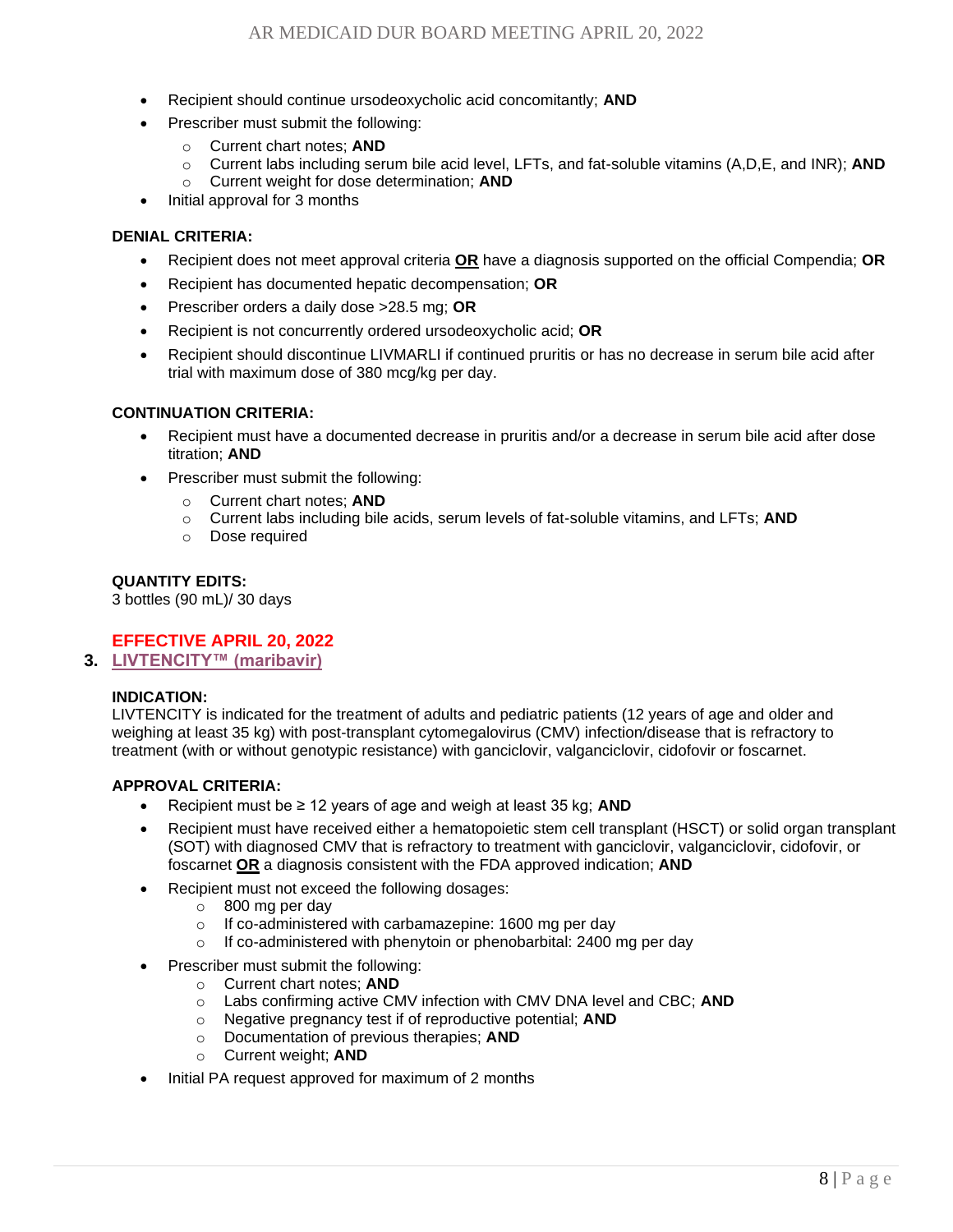- Recipient does not meet approval criteria **OR** have a diagnosis supported on the official Compendia; **OR**
- Recipient is pregnant; **OR**
- Recipient's treatment plan includes concomitant use with valganciclovir or ganciclovir; **OR**
- Recipient has end state renal disease or severe hepatic impairment; **OR**
- Prescriber ordered as prophylaxis therapy; **OR**
- Recipient has been diagnosed with central nervous system CMV disease including CMS retinitis; **OR**
- Prescriber orders for dose outside of recommendation by the manufacturer

## **CONTINUATION CRITERIA:**

- Recipient has documented plasma CMV DNA level above the lower limit of quantification (>137 IU/mL) which confirms CMV viremia clearance has not occurred; **AND**
- Prescriber must submit the following:
	- o Chart notes; **AND**
	- o Response to therapy; **AND**
	- o Treatment plan if needed beyond 8 week

## **QUANTITY EDITS:**

#124/31 days

## **EFFECTIVE APRIL 20, 2022**

<span id="page-8-0"></span>**4. [TARPEYO™ \(budesonide\)](#page-0-0)**

## **INDICATION:**

TARPEYO is indicated to reduce proteinuria in adults with primary immunoglobulin A nephropathy (IgAN) at risk of rapid disease progression, generally a urine protein-to-creatinine ratio (UPCR) ≥1.5 g/g.

This indication is approved under accelerated approval based on a reduction in proteinuria. It has not been established whether TARPEYO slows kidney function decline in patients with IgAN. Continued approval for this indication may be contingent upon verification and description of clinical benefit in a confirmatory clinical trial.

- Recipient must be ≥18 years of age; **AND**
- Must be prescribed by or in consultation with a nephrologist; **AND**
- Recipient must have a diagnosis of immunoglobulin A nephropathy (IgAN) with proteinuria **OR** a diagnosis consistent with the FDA approved indication; **AND**
- Recipient must have eGFR ≥35 mL/min/1.73 m2 and proteinuria (defined as either ≥1 g/day or UPCR ≥0.8 g/g) at baseline despite ACEi or ARB therapy; **AND**
- Recipient must be on a stable dose of maximally tolerated RAS inhibitor unless contraindicated for at least 90 days; **AND**
- Recipient must be prescribed in combination with an ACEi or ARB; **AND**
- Recipient must have trialed and failed corticosteroids; **AND**
- Recipient will take a maximum of 9 months of therapy at the maximum dose of 16 mg per day followed by 2 weeks of tapered dose at a maximum dose of 8 mg per day (unless new data supports continued use); **AND**
- Prescriber must submit the following:
	- o Current chart notes; **AND**
	- o Previous treatment; **AND**
	- o Confirmation for the diagnosis of IgAN with renal biopsy and labs; **AND**
	- o Current labs including eGFR, urine protein or UPCR; **AND**
	- o Medical necessity over corticosteroids and immunosuppressants available without a PA; **AND**
- Initial PA for 3 months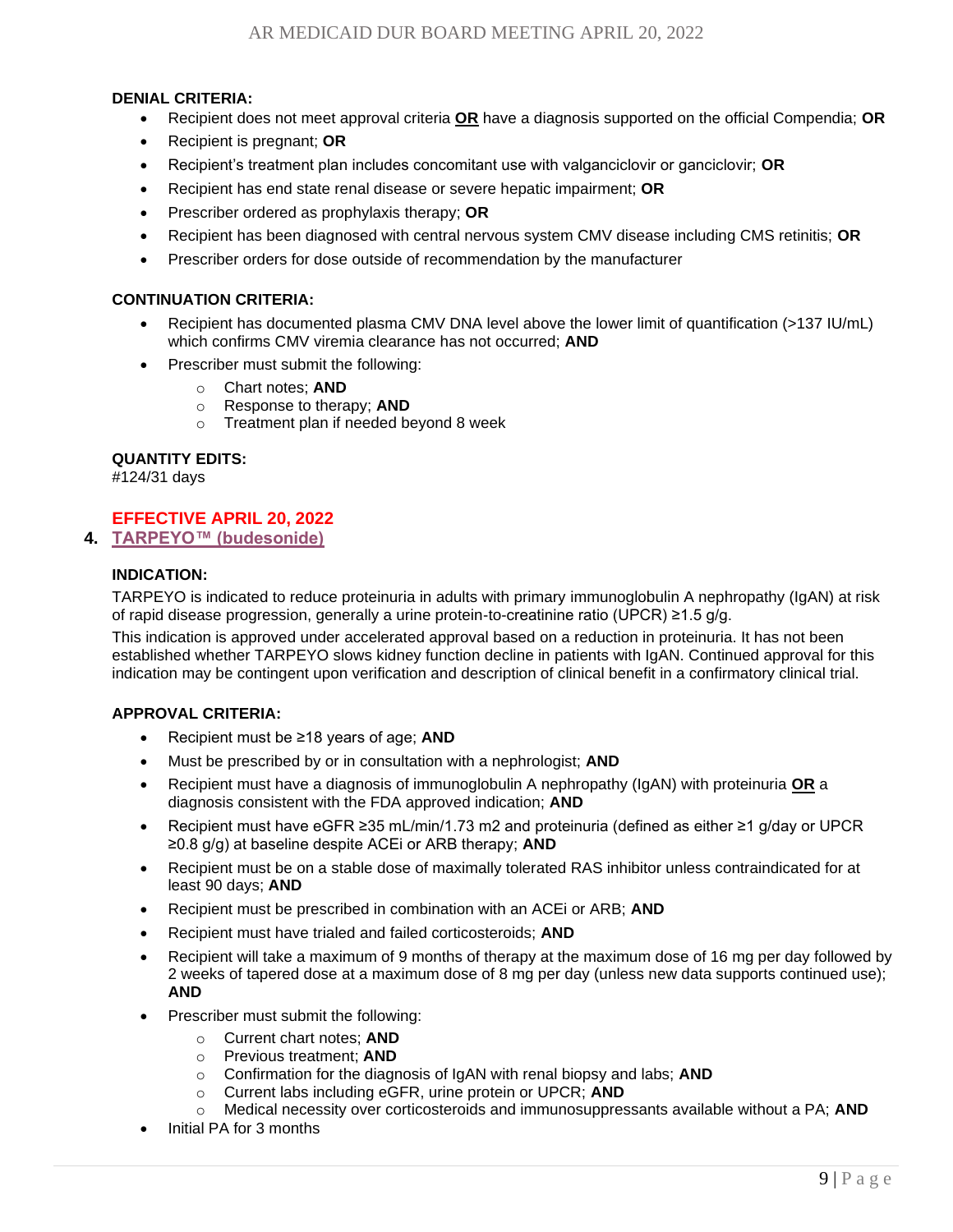- Recipient does not meet approval criteria **OR** have a diagnosis supported on the official Compendia; **OR**
- Recipient has severe hepatic impairment; **OR**
- Prescriber orders for >9 months of therapy (unless new data supports continued use)

#### **CONTINUATION CRITERIA:**

- Recipient has been compliant with therapy (defined as: 75% utilization based on Medicaid claims); **AND**
- Recipient has documented improvement in proteinuria with a reduction in UPCR from baseline; **AND**
- Prescriber must submit the following:
	- o Current chart notes; **AND**
	- o Current labs

#### **QUANTITY EDITS:**

#124/31 days

## **EFFECTIVE APRIL 20, 2022**

<span id="page-9-0"></span>**5. [APRETUDE \(cabotegravir\)](#page-0-0)**

#### **INDICATION:**

APRETUDE is indicated in at-risk adults and adolescents weighing at least 35 kg for pre‑exposure prophylaxis (PrEP) to reduce the risk of sexually acquired HIV-1 infection. Individuals must have a negative HIV-1 test prior to initiating APRETUDE (with or without an oral lead-in with oral cabotegravir) for HIV-1 PrEP.

#### **APPROVAL CRITERIA:**

- Recipient must be ≥12 years of age weighing at least 35 kg; **AND**
- Recipient must be at-risk for sexually acquired HIV-1 infections; **AND**
- Recipient must have a current negative HIV-1 test; **AND**
- Prescriber must submit the following:
	- o Current chart notes; **AND**
	- o Current HIV test results; **AND**
	- o Medical necessity over oral PrEP options (e.g., generic Truvada); **AND**
	- o Document if recipient will have the 28 day oral lead-in therapy or begin with APRETUDE; **AND**
	- $\circ$  Attestation that the prescriber has counseled the patient about the importance of compliance; **AND**
- Prior authorization will be approved for 12 months.

#### **DENIAL CRITERIA:**

- Recipient has a positive HIV test either prior to initiating APRETUDE or during treatment; **OR**
- Medical necessity over oral PrEP options was not provided

#### **CONTINUATION CRITERIA:**

- Recipient remains compliant on every other month injections. Recipient would be considered noncompliant if they missed more than 2 injections in a year; **AND**
- Recipient remains HIV negative; **AND**
- Prescriber must submit the following:
	- o Current chart notes; **AND**
		- o Current HIV test results

#### **QUANTITY EDITS:**

1 injection every 2 months (quantity override will be needed for first 2 months during loading doses)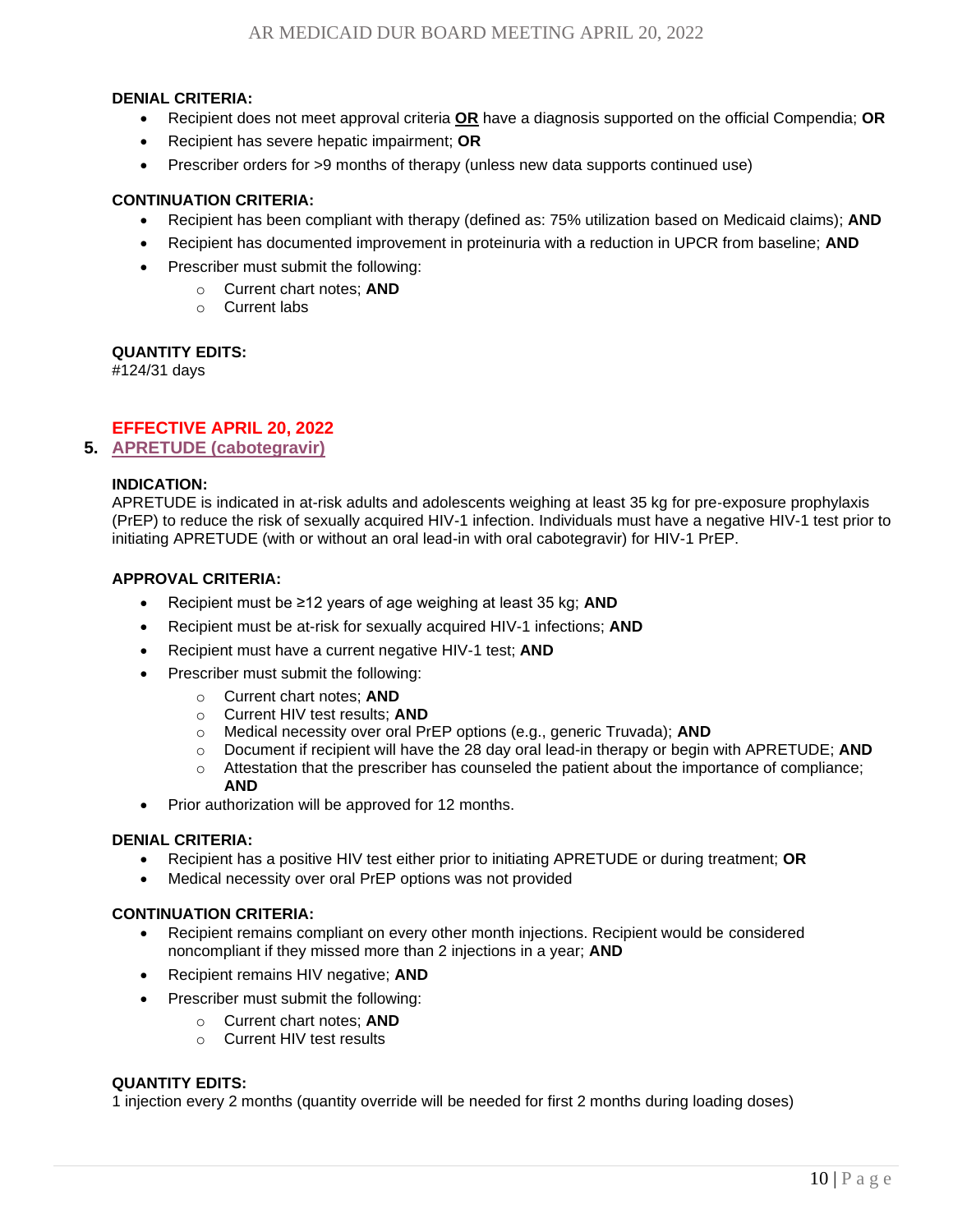## **EFFECTIVE APRIL 20, 2022**

## <span id="page-10-0"></span>**6. [LEQVIO® \(inclisiran\)](#page-0-0)**

## **INDICATION:**

LEQVIO® is indicated as an adjunct to diet and maximally tolerated statin therapy for the treatment of adults with heterozygous familial hypercholesterolemia (HeFH) or clinical atherosclerotic cardiovascular disease (ASCVD), who require additional lowering of low-density lipoprotein cholesterol (LDL-C).

#### **APPROVAL CRITERIA:**

- Recipient must be ≥ 18 years of age; **AND**
- Recipient must have a diagnosis of heterozygous familial hypercholesterolemia (HeFH) or clinical atherosclerotic cardiovascular disease (ASCVD), who require additional lowering of low-density lipoprotein cholesterol (LDL-C) **OR** a diagnosis consistent with the FDA approved indication; **AND**
- Recipient must be compliant on maximally tolerated statin doses AND ezetimibe use concomitantly; **AND**
- Recipient should have an LDL-C ≥ 70mg/dL and/or non-HDL-C ≥ 100mg/dL after a compliant trial of moderate-high intensity statins and ezetimibe unless the recipient has a contraindication; **AND**
- If approved, recipient must continue statin at maximally tolerated dose
- Prescriber must submit the following:
	- o Current chart notes; **AND**
	- o Chart notes during trials of statins and ezetimibe; **AND**
	- $\circ$  Current labs including lipids along with labs corresponding with previous trials of statin and ezetimibe used concomitantly; **AND**
	- o Treatment goals with goal LDL-C; **AND**
	- o Medical necessity over PCSK9 inhibitors; **AND**
	- o Diet plan for lowering cholesterol; **AND**
	- $\circ$  If recipient smokes, provider should submit a smoking cessation plan or documentation that the recipient has been counseled on smoking cessation; **AND**
- Initial approval for 3 months

#### **DENIAL CRITERIA:**

- Recipient does not meet approval criteria **OR** have a diagnosis supported on the official Compendia; **OR**
- Recipient does not have baseline lipids meeting approval criteria; **OR**
- Recipient has not compliantly trialed concomitant therapy of statins with ezetimibe.

#### **CONTINUATION CRITERIA:**

- Recipient is compliant on statin therapy in addition to LEQVIO; **AND**
- Recipient has an improvement in LDL-C since beginning LEQVIO; **AND**
- Prescriber must submit the following:
	- o Current chart notes; **AND**
	- o Current labs including lipids

## **QUANTITY EDITS:**

#1 dose per 6 months (except for the extra dose needed at 3 months)

## **EFFECTIVE APRIL 20, 2022**

<span id="page-10-1"></span>**7. [RECORLEV® \(levoketoconazole\)](#page-0-0)**

## **INDICATION:**

RECORLEV is indicated for the treatment of endogenous hypercortisolemia in adult patients with Cushing's syndrome for whom surgery is not an option or has not been curative.

RECORLEV is not approved for the treatment of fungal infections. The safety and effectiveness of RECORLEV for the treatment of fungal infections have not been established.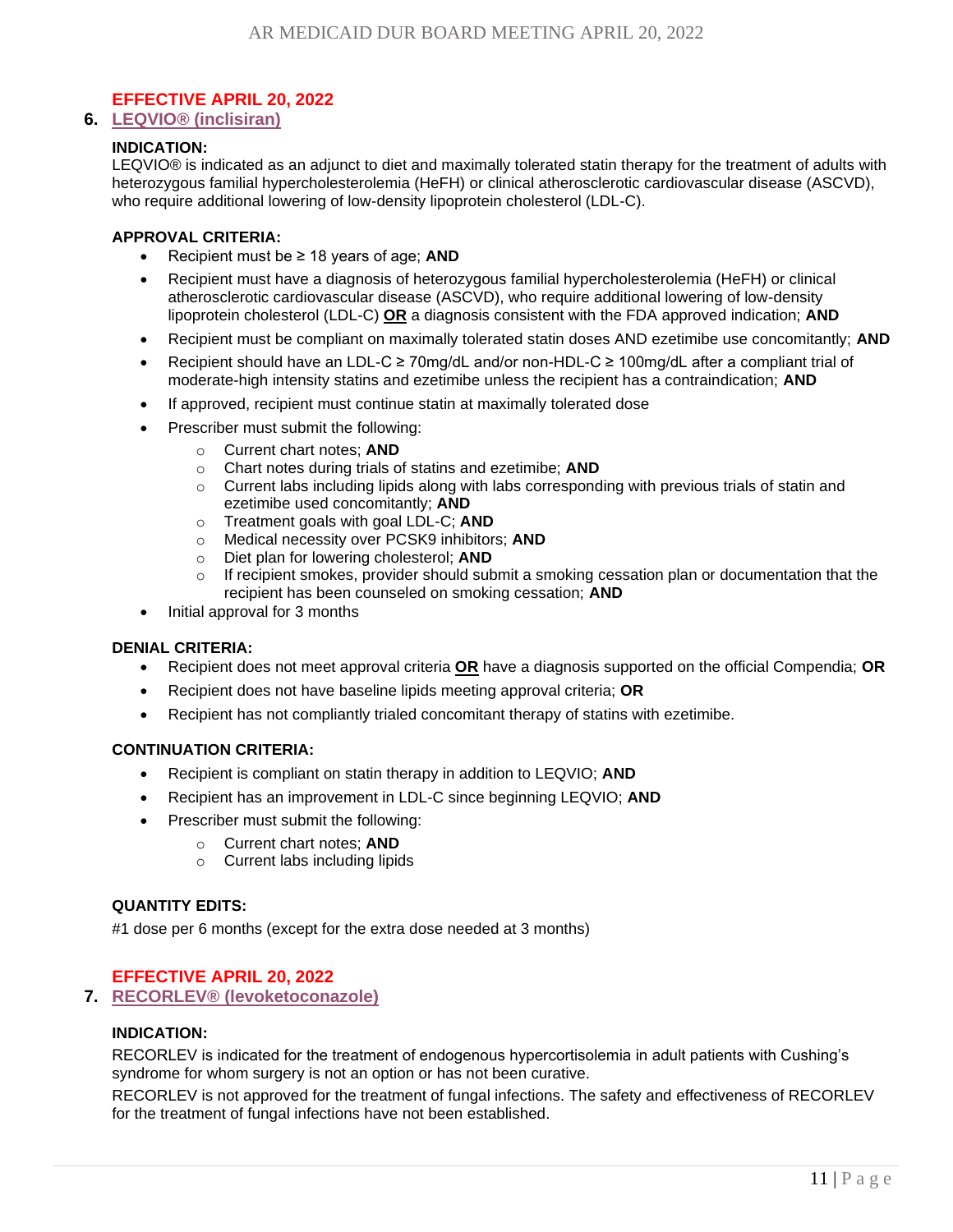## **APPROVAL CRITERIA:**

- Recipient must be ≥ 18 years of age; **AND**
- Recipient must have a diagnosis of Cushing's syndrome with hypercortisolemia and surgery is not an option or has not been curative **OR** a diagnosis consistent with the FDA approved indication; **AND**
- Prescriber must be an endocrinologist; **AND**
- Recipients with hypokalemia or hypomagnesemia will need to delay initiation until resolved; **AND**
- Prescriber must submit the following:
	- o Current chart notes with documentation of surgery status; **AND**
	- o Current labs including:
		- Urine free cortisol levels (normal is <150 nmol/24 hours OR 3.5-45 mcg/24 hours); **AND**
		- **Liver function tests: AND**
		- Comprehensive metabolic panel; **AND**
	- o Baseline electrocardiogram; **AND**
- Recipient should have a trial and failure of ketoconazole and mitotane unless contraindicated or recipient cannot tolerate both medications

#### **DENIAL CRITERIA:**

- Recipient does not meet approval criteria **OR** have a diagnosis supported on the official Compendia; **OR**
- Recipient has cirrhosis, acute liver disease or poorly controlled chronic liver disease, recurrent symptomatic cholelithiasis, or history of drug induced liver injury due to ketoconazole; **OR**
- Recipients that develop hypocortisolemia should decrease the dose or discontinue the medication; **OR**
- Recipient continues to have hypercortisolemia despite maximum recommended dosage of 1200 mg per day; **OR**
- Recipient takes other medications that cause QT prolongation or has any of the following:
	- o Prolonged QTcF interval >470 msec at baseline
	- o History of torsades de pointes
	- o Ventricular tachycardia
	- o Ventricular fibrillation
	- o Long QT syndrome

#### **CONTINUATION CRITERIA:**

- Recipient has a positive response with a decrease in urine free cortisol levels and decrease in symptoms; **AND**
- Prescriber must submit the following:
	- o Current chart notes with response to therapy; **AND**
	- o Current labs including cortisol, LFTs and CMP; **AND**
	- o Any new ECG reports since last PA

#### **QUANTITY EDITS:**

#248/31 days

## **EFFECTIVE APRIL 20, 2022**

<span id="page-11-0"></span>**8. [BESREMi® \(ropeginterferon alfa-2b\)](#page-0-0)**

## **INDICATION:**

BESREMi is indicated for the treatment of adults with polycythemia vera.

- Recipient must be ≥18 years of age; **AND**
- Recipient must have a diagnosis of polycythemia vera **OR** a diagnosis consistent with the FDA approved indication; **AND**
- Recipient meets one of the following: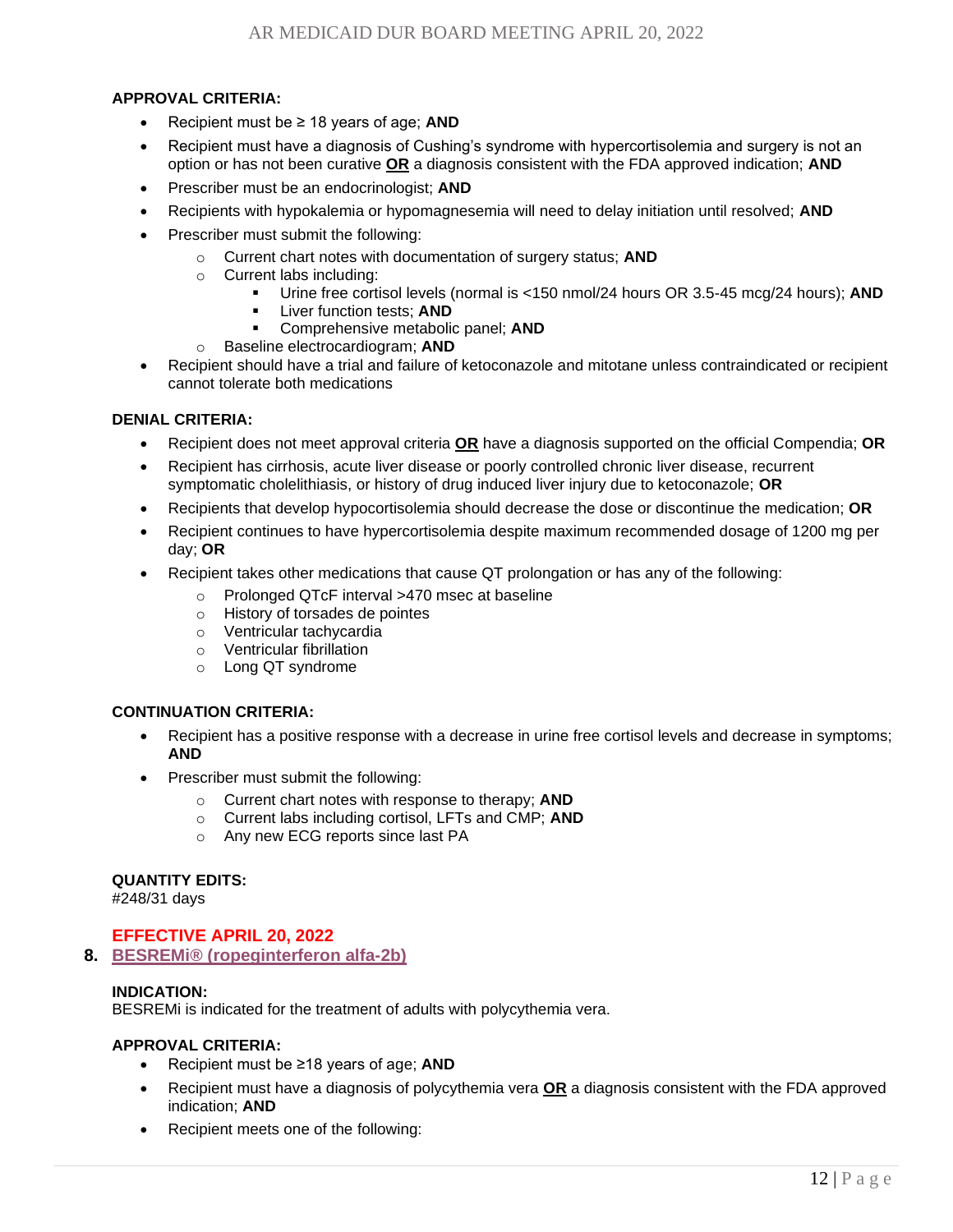- o Males: Hemoglobin > 16.5 g/dL or hematocrit ≥ 49% or increased red cell mass; **OR**
- o Females: Hemoglobin > 16 g/dL or hematocrit ≥ 48% or increased red cell mass;
- Accompanied by one or more the following: (per UpToDate)
	- o Splanchnic vein thrombosis
	- o unusual thrombosis
	- o Aquagenic pruritus
	- o Splenomegaly
	- o Leukocytosis
	- o Thrombocytosis
	- o Microvascular symptoms
	- o Documentation of JAK2 V617F mutation (per clinical trial)
- Recipient must have at least 2 hydroxyurea drug claims in Medicaid drug history in previous 3 months. If no hydroxyurea drug claims in Medicaid drug history, provider must submit documentation to substantiate that beneficiary had an inadequate response to or was intolerant of hydroxyurea; **AND**
- Recipient of reproductive potential must have a negative pregnancy test; **AND**
- Prescriber must submit the following:
	- o Current chart notes; **AND**
	- o Current negative pregnancy test results if of reproductive potential; **AND**
	- o If recipient takes hydroxyurea, provide the discontinuation taper schedule and initial BESREMi dose must be 50 mcg every 2 weeks; **AND**
	- o Current labs including CBC, LFTs; **AND**
	- o Medical necessity over Pegasys; **AND**
	- o Monitoring plan for patients with underlying depression diagnosis

- Recipient does not meet approval criteria **OR** have a diagnosis supported on the official Compendia; **OR**
- Recipient has moderate or severe hepatic impairment (Child-Pugh B or C); **OR**
- Recipient has a history or active serious or untreated autoimmune disease; **OR**
- Recipient is an immunosuppressed transplant patient; **OR**
- Recipient has a diagnosis of severe psychiatric disorder (i.e., severe depression, suicidal ideation, or suicide attempt)

## **CONTINUATION CRITERIA:**

- Recipient has seen a positive response to therapy after 6 months with an improvement in one of the following:
	- o Hematocrit
	- o Platelets
	- o Leukocytes
- Prescriber must submit the following:
	- o Current chart notes; **AND**
	- o Current negative pregnancy test results if of reproductive potential; **AND**
	- o Current labs

## **QUANTITY EDITS:**

#2 injections per month

## **EFFECTIVE APRIL 20, 2022**

## <span id="page-12-0"></span>**9. [VONJO™ \(pacritinib\)](#page-0-0)**

## **INDICATION:**

VONJO is indicated for the treatment of adults with intermediate or high-risk primary or secondary (postpolycythemia vera or post-essential thrombocythemia) myelofibrosis (MF) with a platelet count below 50 x 10<sup>9</sup>/L. This indication is approved under accelerated approval based on spleen volume reduction.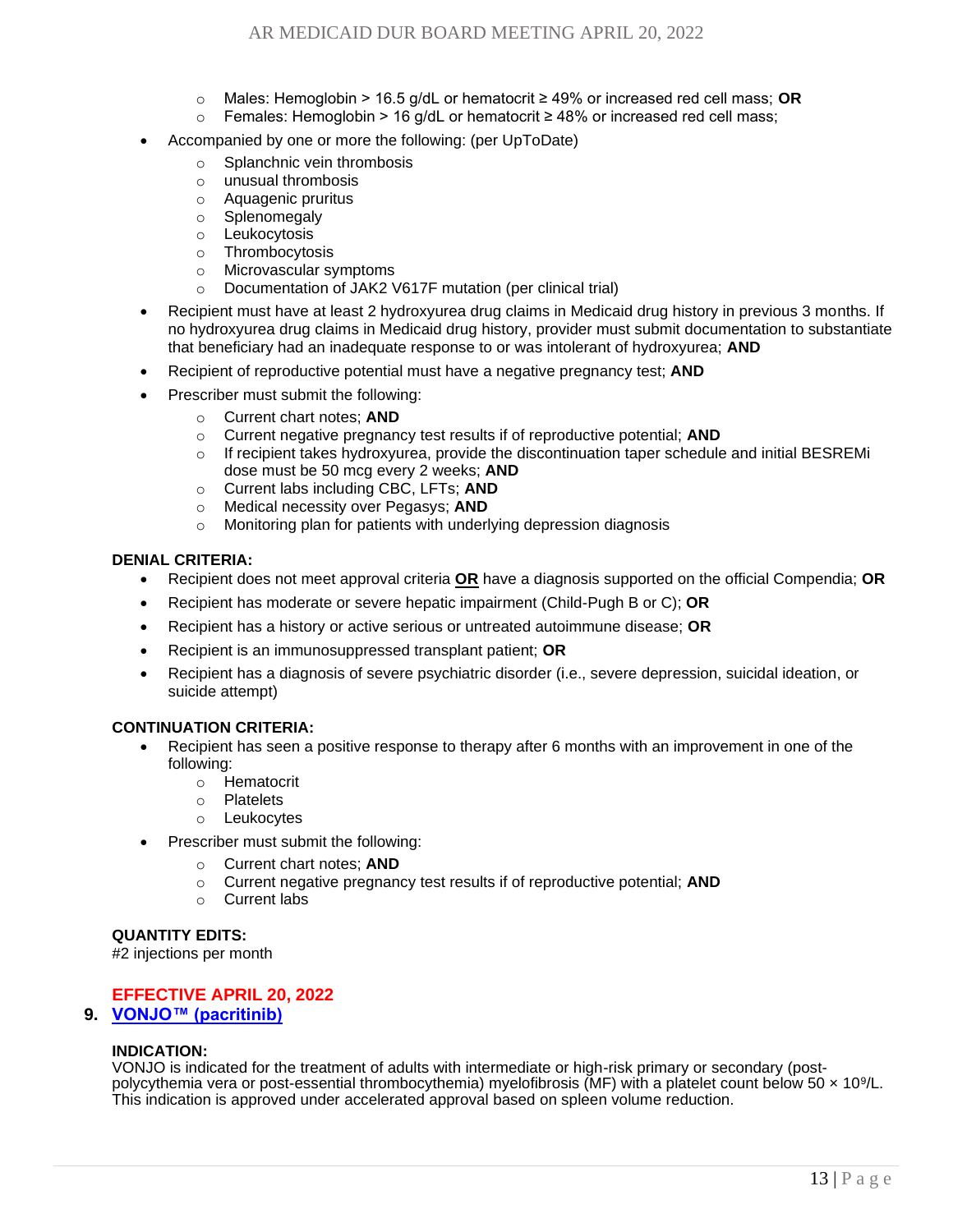## **APPROVAL CRITERIA:**

- Recipient must be ≥ 18 years of age; **AND**
- Recipient must be diagnosed with intermediate or high-risk primary or secondary myelofibrosis with platelets <50 × 10<sup>9</sup> /L **OR** a diagnosis consistent with FDA approved indication or Compendia support; **AND**
- Recipient should have a treatment plan for diarrhea; **AND**
- Recipient has palpable splenomegaly ≥5 cm; **AND**
- Recipient must have at least 2 hydroxyurea drug claims in Medicaid drug history. If no hydroxyurea drug claims in Medicaid drug history, provider must submit documentation to substantiate that beneficiary had an inadequate response to or was intolerant to hydroxyurea; **AND**
- Recipient must taper off other kinase inhibitors; **AND**
- Prescriber must submit the following:
	- o Current chart notes; **AND**
	- o Current labs including CBCs with differential and coagulation testing; **AND**
	- o Baseline electrocardiogram

## **DENIAL CRITERIA:**

- Recipient does not meet approval criteria **OR** have a diagnosis supported on the official Compendia; **OR**
- Recipient requires concomitant use of strong CYP3A4 inhibitors or inducers; **OR**
- Recipient has active bleeding; **OR**
- Recipient has a baseline QTc >480 msec; **OR**
- Recipient has moderate or severe hepatic impairment (Child-Pugh B or C); **OR**
- Recipient has an eGFR <30 mL/min; **OR**
- Recipient has had a splenectomy; **OR**
- If approved, the recipient may be denied renewal if does not show a positive response by spleen size reduction or symptom improvement after 6 months of therapy; **OR**
- Recipient is unable to tolerate the minimum dose of 100 mg once daily

#### **CONTINUATION CRITERIA:**

- Recipient must remain compliant on therapy; **AND**
- Recipient must show a positive response by spleen size reduction or symptom improvement after 6 months of therapy; **AND**
- Prescriber must submit the following:
	- o Current chart notes; **AND**
	- o Current labs including CBCs with differential and coagulation testing

#### **QUANTITY EDITS:**

#124/31 days

## **EFFECTIVE APRIL 20, 2022**

<span id="page-13-0"></span>**10. [PYRUKYND® \(mitapivat\)](#page-0-0)**

## **INDICATION:**

PYRUKYND is indicated for the treatment of hemolytic anemia in adults with pyruvate kinase (PK) deficiency.

- Recipient must be ≥ 18 years of age; **AND**
- Recipient must have a confirmed diagnosis of pyruvate kinase (PK) deficiency with hemolytic anemia **OR** a diagnosis consistent with FDA approved indication or Compendia support; **AND**
- Recipient's baseline hemoglobin should be ≤ 10 g/dL; **AND**
- Prescriber must submit the following:
	- o Current chart notes; **AND**
	- o Current labs including baseline hemoglobin, LFTs; **AND**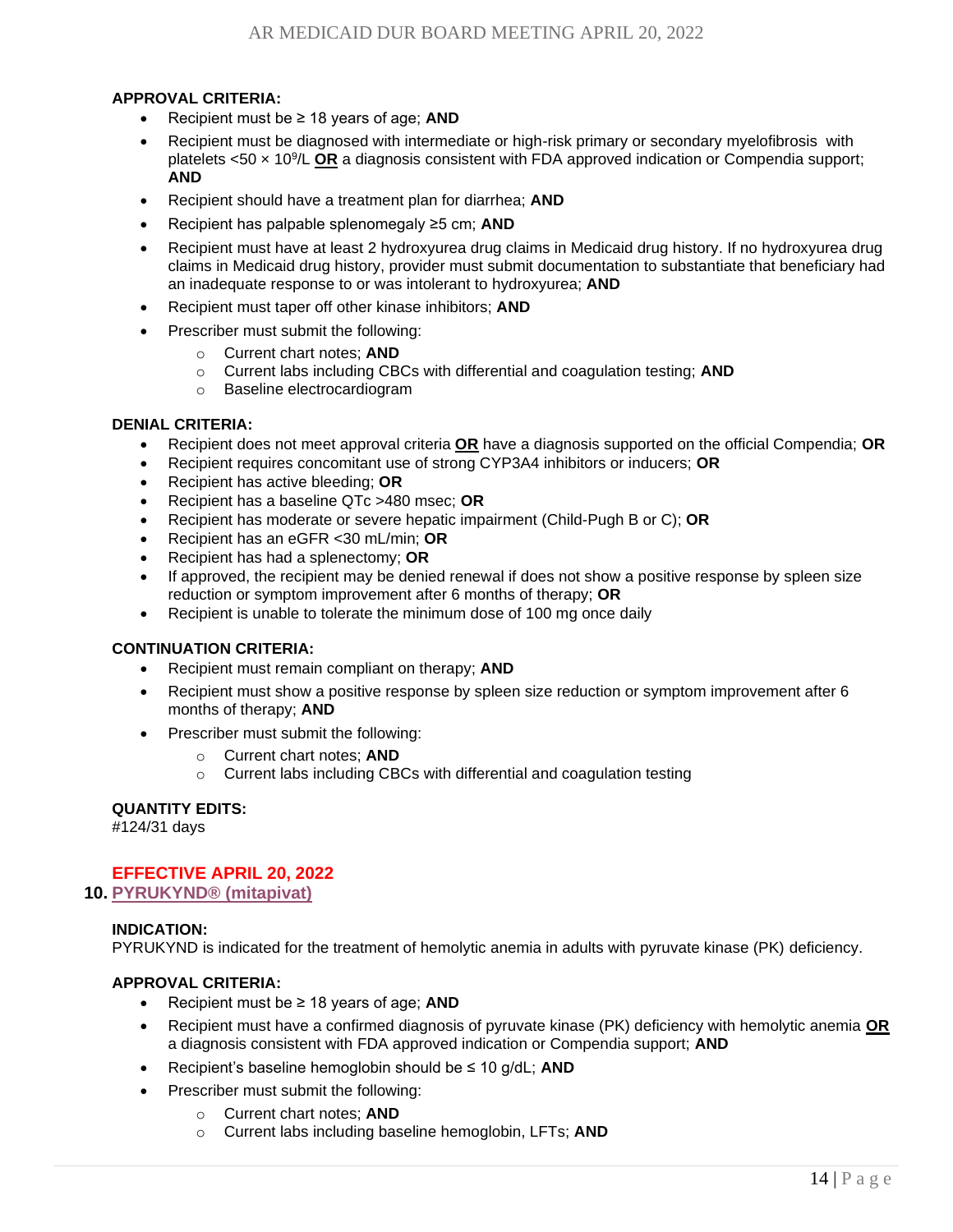- o Dose requested (initial dose should be 5 mg twice daily); **AND**
- o Test results for variants of the PKLR gene; **AND**
- o Previous treatment including transfusion frequency and RBC units required for baseline; **AND**
- o Medical necessity over other treatment options; **AND**
- $\circ$  Attestation that prescriber has counseled the patient on compliance importance and the requirement to taper if discontinuing

- Recipient does not meet approval criteria **OR** have a diagnosis supported on the official Compendia; **OR**
- Prescriber is requesting a dose > 50 mg twice daily; **OR**
- Recipient has moderate or severe hepatic impairment; **OR**
- Recipient requires either a strong CYP3A inhibitor or strong CYP3A inducer and a dose modification may be needed for use with a moderate CYP3A inhibitor or moderate CYP3A inducer; **OR**
- Recipient has 2 non-missense variants; **OR**
- Recipient has seen no benefit by 24 weeks of therapy based on hemoglobin level or transfusion frequency

## **CONTINUATION CRITERIA:**

- Recipient has seen a positive response from the maximum dose with either a  $\geq 1.5$  g/dL increase in hemoglobin or a at least a 33% reduction in number of RBC units transfused 1/3 compared to baseline; **AND**
- Prescriber must submit the following:
	- o Current chart notes; **AND**
	- o Current labs; **AND**
	- o Dose requested

## **QUANTITY EDITS:**

#62 per month of each strength

## **EFFECTIVE APRIL 20, 2022**

<span id="page-14-0"></span>**11. [OXERVATE™ \(cenegermin-bkbj\)](#page-0-0)**

#### **INDICATION:**

OXERVATE™ is a recombinant human nerve growth factor indicated for the treatment of neurotrophic keratitis. OXERVATE™ can be used in adults and children 2 years of age and older.

#### **APPROVAL CRITERIA:**

- Recipient must be ≥ 2 years of age; **AND**
- Recipient must have a diagnosis of neurotrophic keratitis **OR** a diagnosis consistent with FDA approved indication or Compendia support; **AND**
- Recipient must have stage 2 or stage 3 neurotrophic keratitis; **AND**
- Prescriber must submit the following:
	- o Current chart notes; **AND**
	- o Documented trials of the following; **AND**
		- Stage 2: Artificial tears, lubricant ointments, prophylactic antibiotic eye drops, and topical corticosteroids (if inflammation)
		- Stage 3: All products for stage 2 plus N-acetylcysteine, tetracycline, OR medroxyprogesterone
	- o Stage of neurotrophic keratitis; **AND**
	- o Medical necessity over surgery with amniotic membrane; **AND**
	- $\circ$  Medical necessity if requesting for  $> 8$  weeks of therapy

**QUANTITY EDITS:** 1 vial per day per affected eye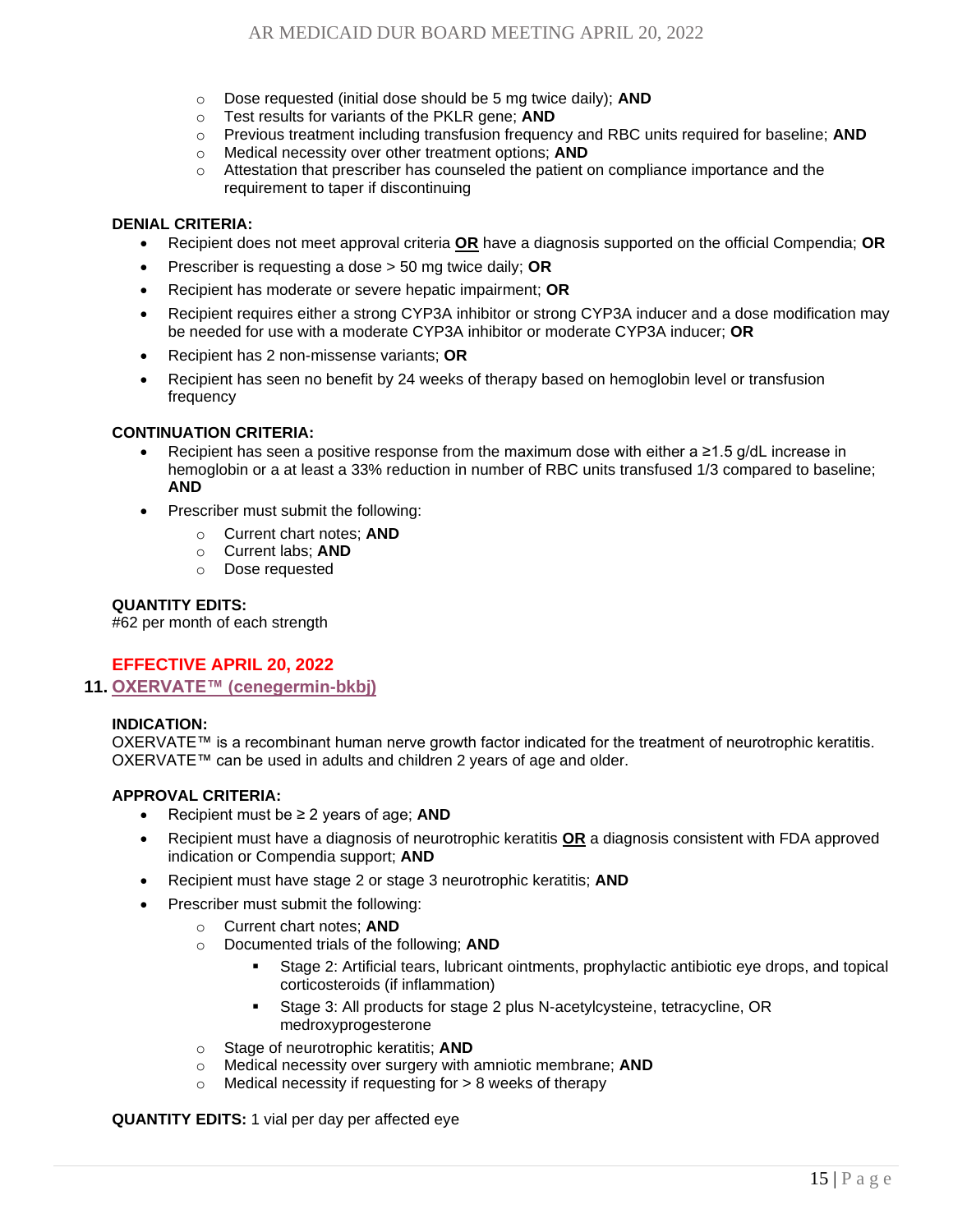## <span id="page-15-0"></span>**12. FRIENDLY REMINDERS**

- **1.** Any questions concerning various Medicaid topics (e.g., Medicaid enrollment, prescription coverage, provider manuals, and billing policies) may be researched using one of the following links.
	- **<https://humanservices.arkansas.gov/divisions-shared-services/medical-services>**
	- **<https://humanservices.arkansas.gov/>**
	- **<https://arkansas.magellanrx.com/>**

behavioral health practitioners in their communities."

Any questions about prescription drugs or drug claims for PASSE members must be directed to the specific PASSE organization taking care of that member. For more information about PASSE, please refer to the website: **<https://humanservices.arkansas.gov/about-dhs/dms/passe/>**

**2. MAT (Medication Assisted Treatment) with buprenorphine/naloxone and psychosocial treatment or counseling:** Per the TIP 40: *Clinical Guidelines for the Use of Buprenorphine in the Treatment of Opioid Addiction*: *Treatment Improvement Protocol (TIP) Series 40*: "Pharmacotherapy alone is rarely sufficient treatment for drug addiction. For most patients, drug abuse counseling—individual or group—and participation in self-help programs are necessary components of comprehensive addiction care. As part of training in the treatment of opioid addiction, physicians should at a minimum obtain some knowledge about the basic principles of brief intervention in case of relapse. Physicians considering providing opioid addiction care should ensure that they are capable of providing psychosocial services, either in their own practices or through referrals to reputable

**[http://lib.adai.washington.edu/clearinghouse/downloads/TIP-40-Clinical-Guidelines-for-the-Use-of-Buprenorphine-in-the-](http://lib.adai.washington.edu/clearinghouse/downloads/TIP-40-Clinical-Guidelines-for-the-Use-of-Buprenorphine-in-the-Treatment-of-Opioid-Addiction-54.pdf)[Treatment-of-Opioid-Addiction-54.pdf](http://lib.adai.washington.edu/clearinghouse/downloads/TIP-40-Clinical-Guidelines-for-the-Use-of-Buprenorphine-in-the-Treatment-of-Opioid-Addiction-54.pdf)**

#### **3. For vaccine billing and updates, visit the Welcome to Arkansas webpage.**

**<https://humanservices.arkansas.gov/>**

 **<https://humanservices.arkansas.gov/covid-19/dhs-response-to-covid-19/updates-for-providers/>** For adult vaccines (ages 18 and above), the following HCPCS and CPT codes are to be used in conjunction with the vaccine being administered:

- G0008 Influenza immunization
- 90471 First vaccine administered

90472 – Subsequent vaccines administered

 The **Injection administration code, T1502** will continue to be payable for clients of all ages. **T1502** may be used for billing the administration of subcutaneous and/or intramuscular injections only.

 If you have questions regarding this notice, please contact the Provider Assistance Center at 1-800-457-4454 (Toll- Free) within Arkansas or locally and out-of-state at (501) 376-2211.

 Arkansas Medicaid provider manuals (including update transmittals), official notices, notices of rulemaking, and remittance advice (RA) messages are available for download from the Arkansas Medicaid website:  **<https://humanservices.arkansas.gov/divisions-shared-services/medical-services/>**

 If assistance is needed with a Medicaid vaccine or immunization billing issue, the MMIS outreach specialists are available to help. Please refer to this website to find the outreach/provider rep for your pharmacy: **<https://afmc.org/health-care-professionals/arkansas-medicaid-providers/mmis-outreach-specialists/>**

#### **4. INCARCERATED PERSONS:**

 The Medicaid Pharmacy Program is prohibited by federal regulations, 42 C.F.R. §435.1009 and §435.1010, from paying for drug claims for Medicaid clients who, on the date the prescription is filled, is incarcerated in a correctional or holding facility, including juvenile correctional facilities, and are detained pending disposition of charges, or are held under court order as material witnesses. If medications are requested for incarcerated Medicaid clients, including clients in a juvenile correctional facility, **the medications cannot be billed to Medicaid Pharmacy Program and are subject to recoupment if billed to Medicaid**. Pharmacists should contact the correctional facility regarding the facility's reimbursement procedures for the requested medications.

**5. REGARDING MANUAL REVIEW PA REQUESTS:** Prior authorization (PA) requests for drugs that require a clinical manual review prior approval, require a prior authorization request for a drug as an exception to established point of sale prior approval criteria algorithm, or require a request for non-preferred drugs on the PDL, are all reviewed on a case-by-case basis through a manual review process. All manual review requests for prior authorization require, at a minimum, the prescriber to provide a letter explaining the medical necessity for the requested drug along with all written documentation to substantiate the medical necessity, e.g., chart notes, pharmacy printouts for cash, printout of private insurance paid drugs, lab results, etc. **Please note that starting the requested drug, including long-acting injectable antipsychotic agents, through either inpatient use, the use of office "samples", or by any other means, prior to a prior authorization request being reviewed and approved by the Medicaid Pharmacy Program does not necessitate Medicaid Pharmacy Program approval of the requested drug.**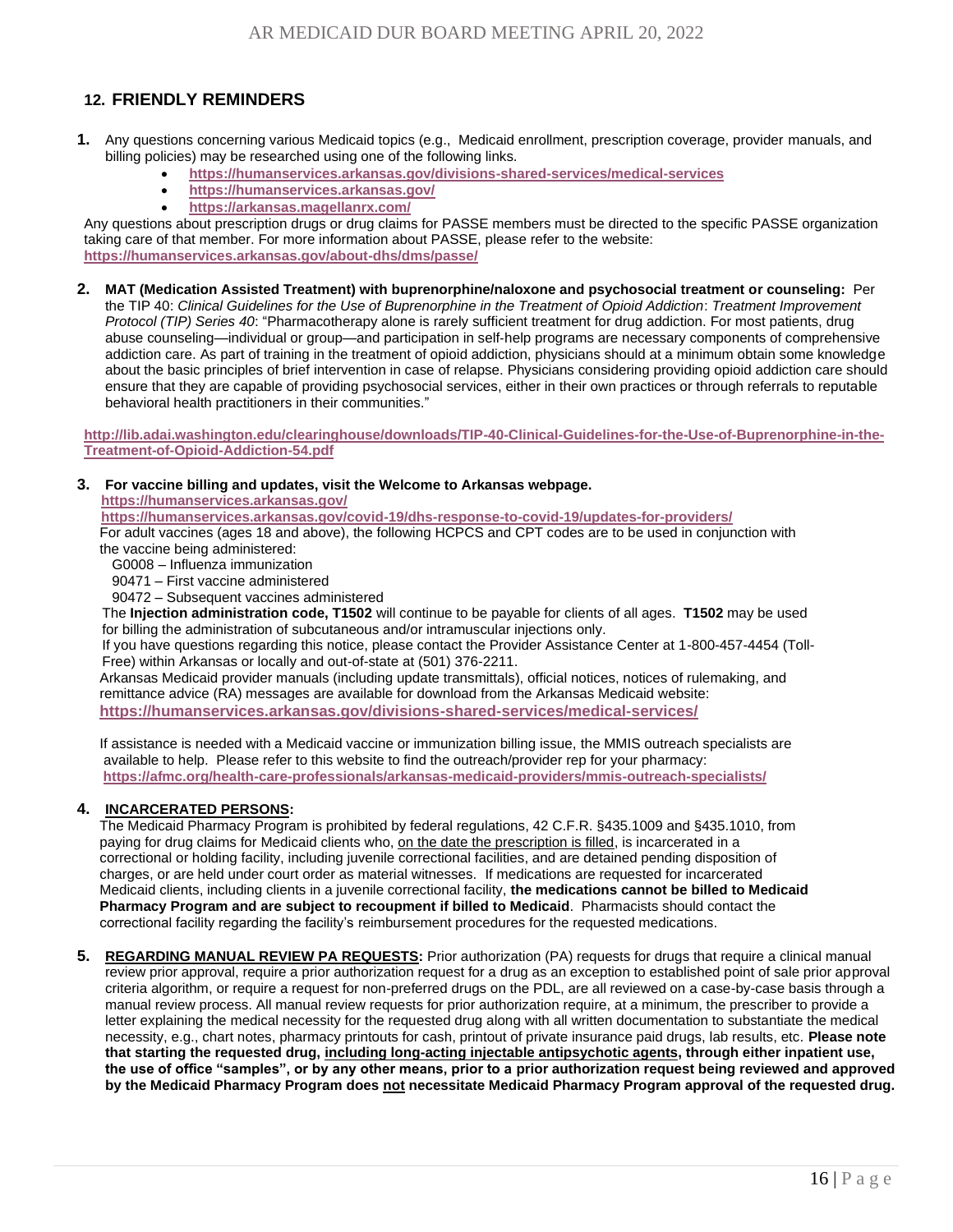**6. REGARDING EMERGENCY OVERRIDE**: In an emergency, for those drugs for which a five-day supply can be dispensed, an Arkansas Medicaid enrolled pharmacy provider may dispense up to a five-day supply of a drug that requires prior authorization (e.g., a drug that requires a clinical PA or requires a PA for a non-preferred drug). **This provision applies only in an emergency when the MMA Prescription Drug Help Desk and the State Medicaid Pharmacy Program offices are closed, and the pharmacist is not able to contact the prescribing provider to change the prescription.** The Emergency Supply Policy does not apply to drugs that are not covered by the State. Frequency of the emergency override is limited to once per year per drug class for non-LTC clients and once per 60 days per drug class for LTC clients.

To submit a claim using this emergency provision, the pharmacy provider must submit "03" in the Level of Service (418-DI) field. For any Schedule-II controlled substance filled using the Medicaid Emergency Override process, please refer to the Arkansas State Board of Pharmacy regulations regarding partial fill of a Schedule-II controlled substance. See information posted on the Medicaid Pharmacy Program website, **[https://arkansas.magellanrx.com/provider/documents/.](https://arkansas.magellanrx.com/provider/documents/)**

#### **7. HARD EDIT ON EARLY REFILL:**

#### **Non-controlled drugs:**

The hard edit disallowing early refills (ER) for non-controlled drugs sooner than 75% of days' supply expended was implemented on February 16, 2016. Pharmacies will no longer be able to override the ProDUR early refill edit to refill noncontrolled drugs sooner than 75% of the days' supply has elapsed. Refills for non-controlled drugs sooner than 75% of the days' supply elapsed will require a manual review PA, and the pharmacy or prescriber must provide documentation to Medicaid that the dose was increased during the month which caused the prescription to run out sooner than expected/calculated. The increased dose must be within the allowed Medicaid dose edits or an approved PA must be in the system for the client for the higher dose or an early refill PA will not be approved.

#### **Controlled drugs:**

The hard edit disallowing early refills (ER) for controlled drugs sooner than 90% of days' supply expended was implemented January 20, 2021. This change includes opioids, CII stimulants, benzodiazepines, sedative hypnotics, etc.

**8. REFILL TOO SOON ACCUMULATION LOGIC:** When a pharmacy refills a prescription claim early, the Medicaid system began adding together the accumulated "early days" filled. Each prescription is tracked by the Generic Sequence Number (GSN), which means the drug claim is the same generic name, same strength, and same dosage form, rather than tracking by prescription number or NDC.

#### **Non-controlled drugs:**

Once the client has accumulated an *extra* 12 days' supply for that GSN for non-controlled drugs, any incoming claim that is early will reject at point of sale. The accumulation edit is set so that the client cannot accumulate more than an *extra* 12 days' supply early during a 180-day period for non-controlled drugs.

#### **Controlled drugs:**

.

The RTS logic with Early Refill Accumulation Limit edit for controlled drugs will only allow an *extra* 7-days' supply accumulation through early fills in previous 180-day period.

**9. REVERSE AND CREDIT MEDICAID PRESCRIPTIONS NOT PROVIDED TO CLIENT:** Pharmacies are required to reverse and credit back to Medicaid original prescriptions and refills if the medication was not provided to the client. Pharmacies should reverse and credit Medicaid within 14 days of the date of service for any prescription that was not provided to the client. See the Provider Manual Update Transmittal or the Pharmacy Provider Manual Section 213.200.

#### **10. ANTIPSYCHOTIC AGENT CRITERIA FOR CHILDREN:**

#### **< 18 YEARS OF AGE:**

Each new start of any antipsychotic agent for children < 18 years of age require a completed/signed informed consent form, current metabolic labs, and documentation of medical necessity with chart notes. Clients have an ongoing requirement for labs for metabolic monitoring every 6 months. When any provider sends a patient, who is less than 18 years of age for the required metabolic labs for the antipsychotic agents, the provider must include the PCP's name and Medicaid ID number on the lab order request form. It does not have to be the PCP ordering the labs. Please refer to the Physician/Independent Lab/CRNA/Radiation Therapy Center Provider Manual, Section II, 245.000 B.

For those providers who have not had their own version of the Informed Consent form approved for use with Medicaid PA requests and who use the Medicaid Informed Consent form for antipsychotic agents, the form may be found at the following link. **<https://arkansas.magellanrx.com/client/docs/rxinfo/MedInformedConsent.pdf>**

#### **< 10 YEARS OF AGE:**

Medicaid currently requires a manual review PA of any antipsychotic agent prescribed for children less than 10 years of age (i.e., age 9 years and under) for all new starts on an antipsychotic agent, including a change in the chemical entity for children